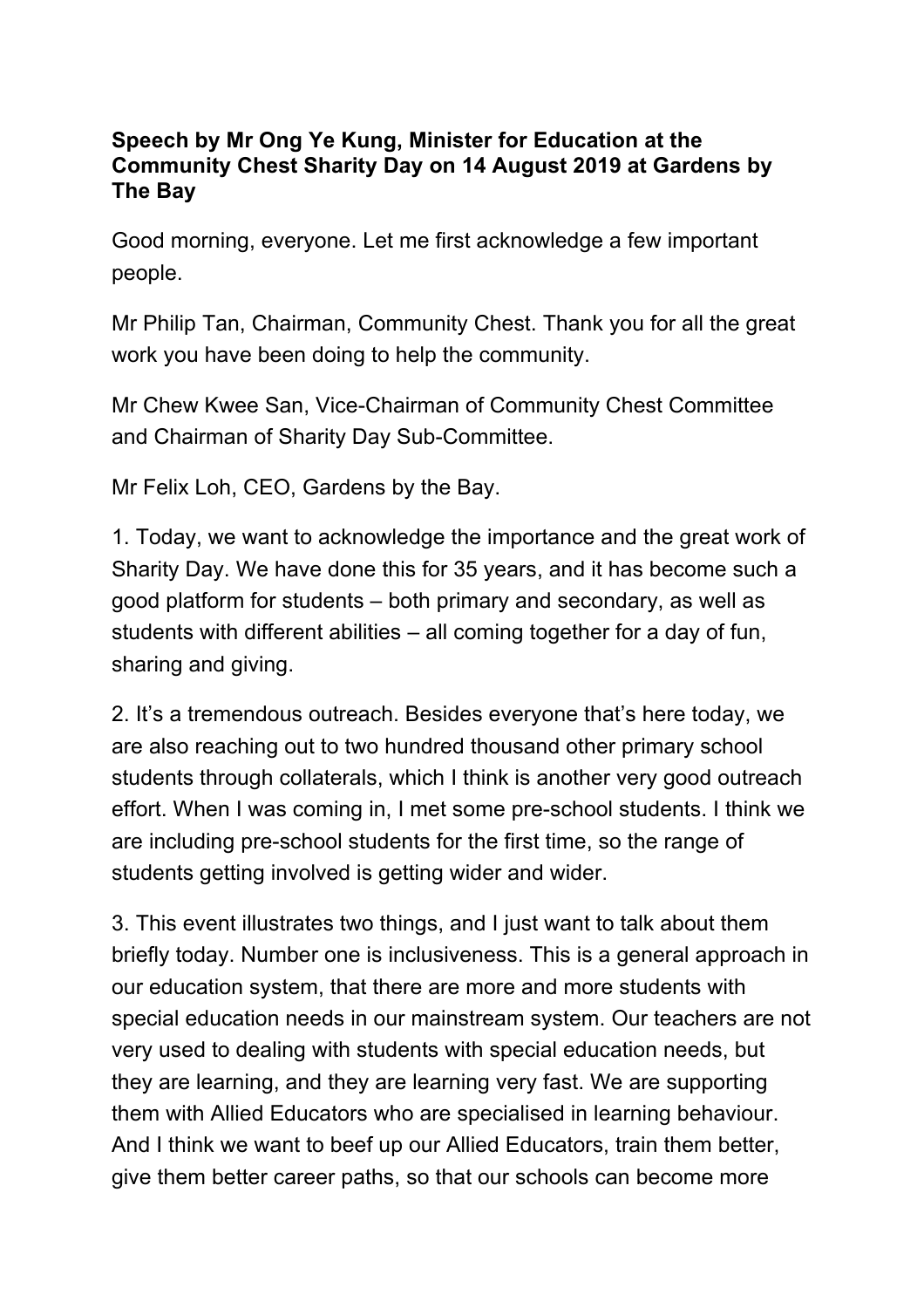inclusive. And more importantly, our students learn the value of being inclusive. It is very important that we send a signal to all our students, even at a very young age, that all of us may have different abilities, but all of us stand together. And whoever gets bullied because they are different, in whatever way, we must always stand up against it. This is a fundamental value that we must teach all our students.

4. The second value that this event represents is volunteerism. We have been implementing Values-In-Action (VIA) for many years, and Sharity Day has been one important platform for many of our students to be involved in giving. VIA now covers 100% of all our students and we make the activities age-appropriate. Our younger students in primary school do simpler tasks, like helping the school take care of their pets, as some schools have hamsters or rabbits. They can help pick up litter in class; they can write cards to cheer up students or other kids who are sick.

5. In upper primary, they start to do things like coming to events, becoming ambassadors. They spread the message of kindness, go to hawker centres and encourage patrons to return their trays, which is sometimes quite difficult, but nevertheless our primary school students are trying.

6. When we look at the volunteerism rate in Singapore, it has been going up. I asked for the data from MCCY yesterday and they told me that 2018, over the past 10 years, from 2008 to 2018, the percentage of volunteerism has gone up for those between the ages of 15 and 24. It was 23% in 2008, and now it is 40% – almost double. For those between the ages of 25 and 34, it has gone up from 13% to 27% – more than double. Overall, for all ages, it has gone up from 17% to 29%. So volunteerism has gone up for all ages.

7. I think this has a lot to do with the fact that from young, our kids learn about volunteerism. I have dialogues with students – sometimes in universities and polytechnics – and they always raise with me the issue